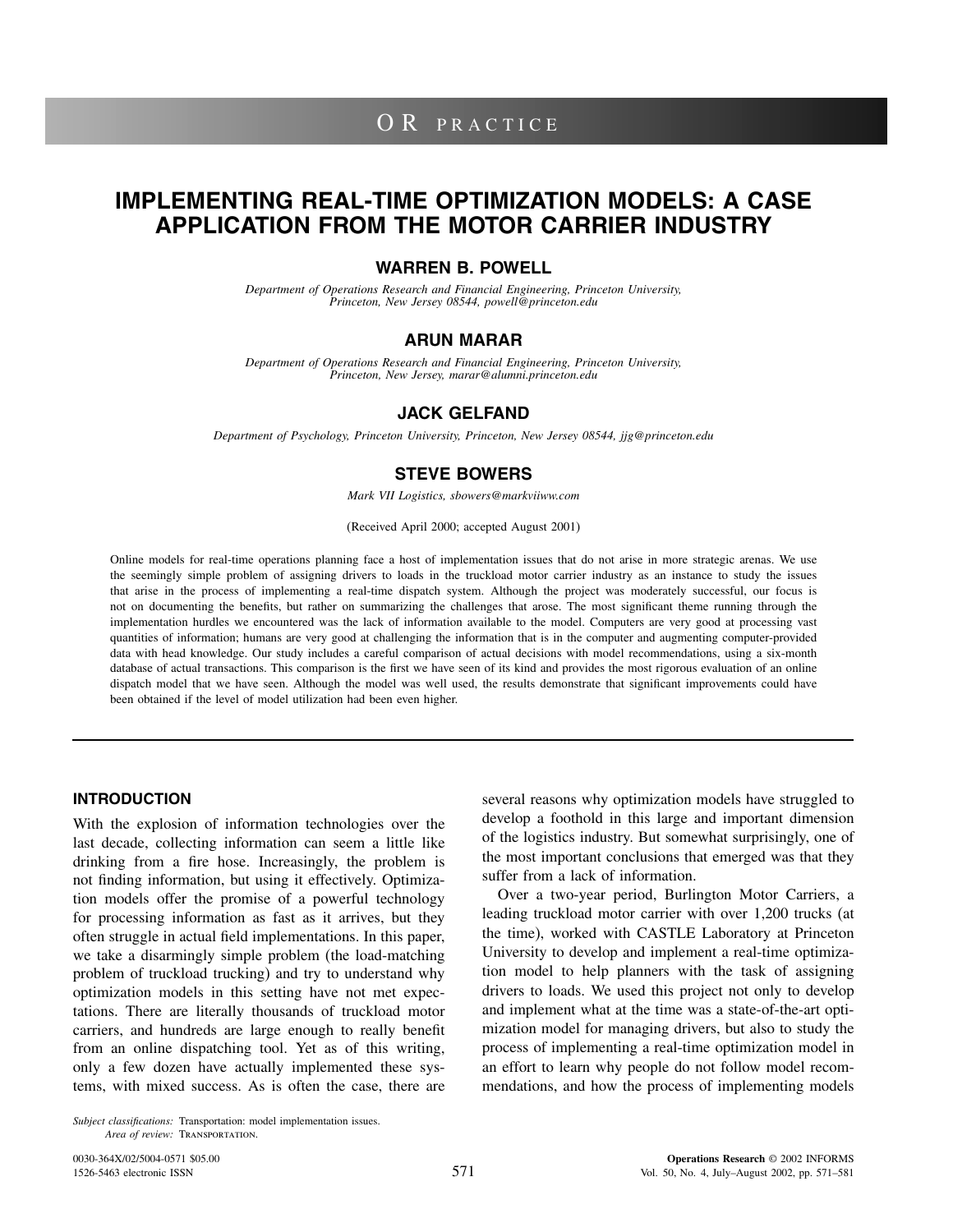can be improved. Many of the lessons from this project (the model was still running two years after project completion) are likely to be applicable to the implementation of realtime optimization models in other settings. Some of these lessons are familiar ones in a fresh setting, but the special role that information plays in the success of an optimization model appears to offer some new insights.

There is a long history of trying to implement operational models for vehicle routing and scheduling. Bell et al. (1983), Brown and Graves (1981), Brown et al. (1987), and Powell et al. (1988) have all attempted to implement computerized optimization models for real-time operations. Dynamic routing and scheduling problems have long been recognized to provide special challenges in terms of algorithmic strategies (see, for example, the discussions in Psaraftis 1988, 1995), and some have even attempted to use artificial intelligence instead of mathematical optimization (Bagchi and Nag 1991). A number of studies have demonstrated the benefits of real-time scheduling systems (Regan et al. 1995, 1996, 1998, 1999; Powell et al. 2000b). In addition, modern communication technologies make the use of optimization algorithms even more attractive (Schrijver 1993). Taylor et al. (1999) provides a summary of the different approaches that have been used to solve the load-matching problem for truckload trucking. Although considerable attention has been put into handling the combined problem of known and forecasted customer demands (Powell et al. 1988, Powell 1991), the most common approach in engineering practice is to solve sequences of static, largely myopic, assignment problems. This is the approach we followed in this project.

Despite the tremendous potential and apparent successes, there are many failures that are rarely documented. This paper summarizes the results of a moderately successful project. However, our focus is an analysis of the problems that arose rather than a summary of the benefits. We believe that many of our experiences will arise in other operational applications of optimization.

## 1. THE LOAD-MATCHING PROBLEM

The load-matching problem of truckload trucking seems, on the surface, to be surprisingly simple. At any one point in time, there may be several hundred drivers that are available to be assigned to a load (or are expected to become available in the near future), and several hundred loads that need a driver to pick up the load and carry it to the destination. The challenge is finding the right driver to assign to the right load. The most obvious objective is to minimize the total number of miles a driver has to move empty to cover the load (carriers typically pay by the mile). But there are a number of other goals the carrier must juggle. Loads have time windows in which they need to be picked up and delivered. Loads may require special driver skills (such as experience crossing a border, or the training to handle hazardous materials) or equipment (longer trailers, refrigerated trailers, or air-ride shock absorbers). Perhaps the most difficult challenge is the problem of getting drivers home. A long-haul truckload driver may be away from home for two weeks or more. After a period of time on the road, a driver will request to be put on a load that gets him close to his home (although drivers vary in their willingness to be away from home).

Other challenges face the truckload dispatcher. Foremost is a highly dynamic environment. Shippers typically call in new requests one or two days in advance but sometimes make requests for the same day. Drivers who are in the process of moving a load will have an estimated time of arrival when they next become available for a new load, but there can be a lot of uncertainty in these times—partly because of variation in travel times, but often because of delays incurred while unloading the truck at the destination. A planner may preassign a driver coming inbound to a region to pick up a load but has to make contingencies if the driver does not become available when we expected.

Humans use a form of cache memory called working memory for processing information. Because people are limited in the amount of material they can process simultaneously in working memory (Card et al. 1989), carriers deal with the challenge of juggling all this information by dividing the country into regions of manageable size. Planners are evaluated based on their ability to cover loads on time within their region and the number of empty repositioning miles drivers incur within their region. Their computer screens are designed to show drivers and loads in their own region. Not surprisingly, then, dispatch decisions can exhibit a boundary effect, where a driver on one side of a regional boundary is invisible to a dispatcher who has an uncovered load on the other side of the boundary.

In addition to these systematic problems, there is the usual flow of human oversights. It is easy to assign a driver to a load without enough available hours to get to the destination on time. It is easy to assign a driver who is 30 miles away, missing the driver who is 20 miles away but in another region. Or, the planner may pick the driver who is 20 miles away, missing the driver 30 miles away who needs a load to get home on time.

In short, the sheer volume of information that needs to be handled seems to be an obvious application for computerized decision support. However, as the project demonstrated, a significant dimension of the project related to the difference between the data in the computer and information that was known only to the dispatcher who would speak directly to the driver, as well as to the customer service agent in contact with the shippers. As a result, the dispatchers would override the model between 20 percent and 40 percent of the time. Not all these user overrides reflected missing information, but the difference between what the human knew and what the computer knew was a significant issue and was often used to explain discrepancies between model recommendations and actual decisions. Several strategies were used to deal with the difference between model information and dispatcher information, but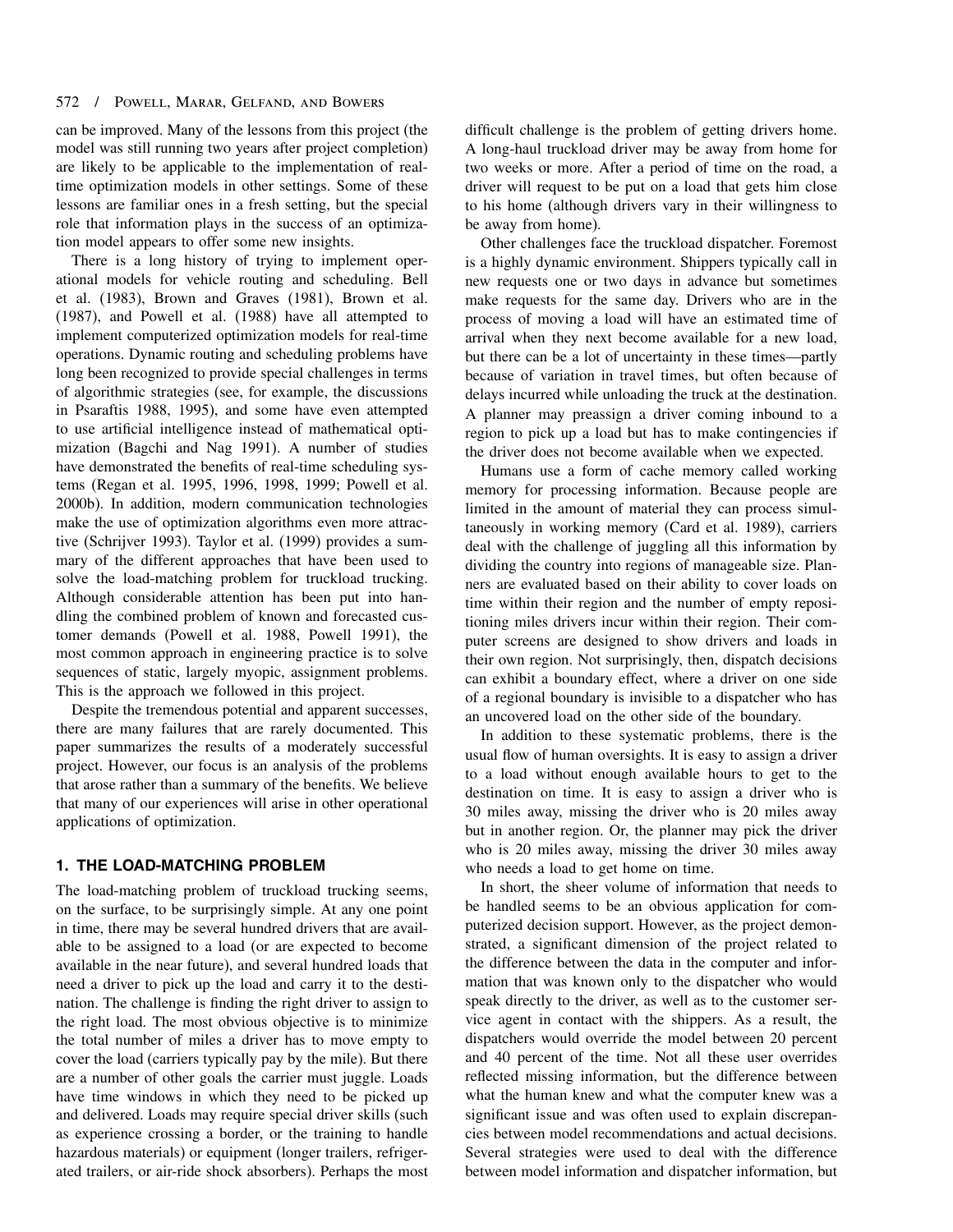one of the most important was the ability of the model to respond in real-time to actual decisions.

A separate but significant dimension of the project arises from the usual challenges of balancing competing objectives from different perspectives. Truckload motor carriers have to minimize costs (in this industry, the total empty miles is a major cost element), maximize customer service (picking up and delivering loads on time), and manage drivers effectively (avoiding long waits for a load assignment and returning drivers to their home on a regular basis). Managing competing goals is itself a challenge. However, our project highlighted the importance of measuring these objectives from three different perspectives: the model (which required that all the issues be quantified into a single cost function), management (which focused on a series of statistics which measured performance), and the dispatchers (who used their own rules and patterns of behavior to make decisions).

# 2. THE OPTIMIZATION MODEL

The load-matching problem can be formulated as an assignment problem between drivers and loads, where the driver is modeled as a driver/tractor combination, and the load is a trailer filled with freight. We ignore the problem of balancing empty trailers. The model requires the following notation.

#### Resources and tasks:

- $\mathcal{R}_t$  = Set of drivers available at time t.
- $a_r$  = Attribute vector of driver  $r \in \mathcal{R}_t$ .
- $\mathcal{L}_t$  = Set of loads known to the system at time t.
- $b_l$  = Attribute vector of load  $l \in \mathcal{L}_t$ .

#### Decisions:

- $\mathcal{C}^D$  = Decision classes
	- $=$  {reposition empty $(e)$ , move load $(l)$ , do nothing (hold).
- $\mathcal{D}^{(c)}$  = Set of decisions in class  $c \in \mathcal{C}^D$ .
- $\mathcal{D}^{(e)}$  = Set of locations a driver may reposition empty to.
- $\mathcal{D}_t^{(l)}$  = The decision to move to a load, pick it up, and complete the move. There is an element of  $\mathfrak{D}_t^{(l)}$  for each element in  $\mathcal{L}_t$ . Thus,  $\mathcal{D}_t^{(l)}$  is the set of loads available
- $\mathcal{D}^{(hold)} = A$  set containing a single element representing the action to "do nothing."<br> $\mathcal{D}_t = \mathcal{D}_t^{(l)} \bigcup \mathcal{D}_t^{(e)} \bigcup \mathcal{D}_t^{(hold)}$

$$
=
$$
 Set of all possible decisions

$$
x_{rdt} = \begin{cases} 1 & \text{If decision } d \text{ is applied} \\ & \text{to driver } r \text{ at time } t, \\ 0 & \text{Otherwise.} \end{cases}
$$

#### Information processes:

- $\mathcal{C}^I$  = Set of dynamic information classes  $=$  {Drivers, loads, decisions}.
- $\mathscr{E}^{(c)}$  = Information elements in class  $c \in \mathscr{C}^l$ .
- $\mathscr{E}_t$  = Set of information elements arriving in time  $t$ .
- $\kappa_{et}$  = An update to information element  $e \in \mathcal{E}^{(c)}$ at time  $t$ . This can be changes in a driver status, new loads, changes in times and decisions made by planners.

$$
\kappa_t = {\kappa_{et}, e \in \mathcal{E}_t}.
$$

 $K_t$  = Knowledge base at time t  $= \{a_r, r \in \mathcal{R}_t; b_l, l \in \mathcal{L}_t\}.$ 

 $U^{K}(K_{t}, \kappa_{t}) =$  Knowledge update function,

where 
$$
K_{t+1} = U^K(K_t, \kappa_t)
$$
.

In our representation, a decision (e.g., "assign driver r to load l" or "move driver r empty to region n") arrives as an information class, and we use the update function  $U^{K}$  to describe how this information changes the system.

#### Costs:

 $\mathcal{I} =$  Set of cost indices

- = {empty miles, on-time pickup performance, destination delivery performance, routing drivers through home serving a load}.
- $c_{it}(r, d)$  = Value in terms of cost index  $i \in \mathcal{I}$  of acting on a driver r with decision  $d \in \mathcal{D}_t$  at time t. If  $d \in D^{(l)}$ , then we generally write  $c_{it}(r, d) = c_{it}(a_r, b_{l_d})$  where  $l_d$ is the load associated with  $d$ .

 $w_i$  = Weight given to the *i*th cost component.

 $c_{rdt}(w)$  = The total cost of acting on a driver r with decision  $d$  at time  $t$ given weight vector w  $= \sum_{i \in I} w_i c_{it}(r, d).$ 

The load-matching problem is solved as a sequence of myopic assignment problems using the knowledge base at time t:

$$
\min_{x} F(x|K_t) = \sum_{r \in \mathcal{R}_t} \sum_{d \in \mathcal{D}_t} c_{rdt}(w) x_{rdt},
$$
\n(1)

subject to

$$
\sum_{d \in \mathcal{D}_t} x_{rdt} = 1 \quad r \in \mathcal{R}_t,
$$
\n(2)

$$
\sum_{r \in \mathcal{R}_t} x_{rdt} \leq 1 \quad d \in D_t^{(l)},\tag{3}
$$

$$
x_{rdt} = (0, 1). \t\t(4)
$$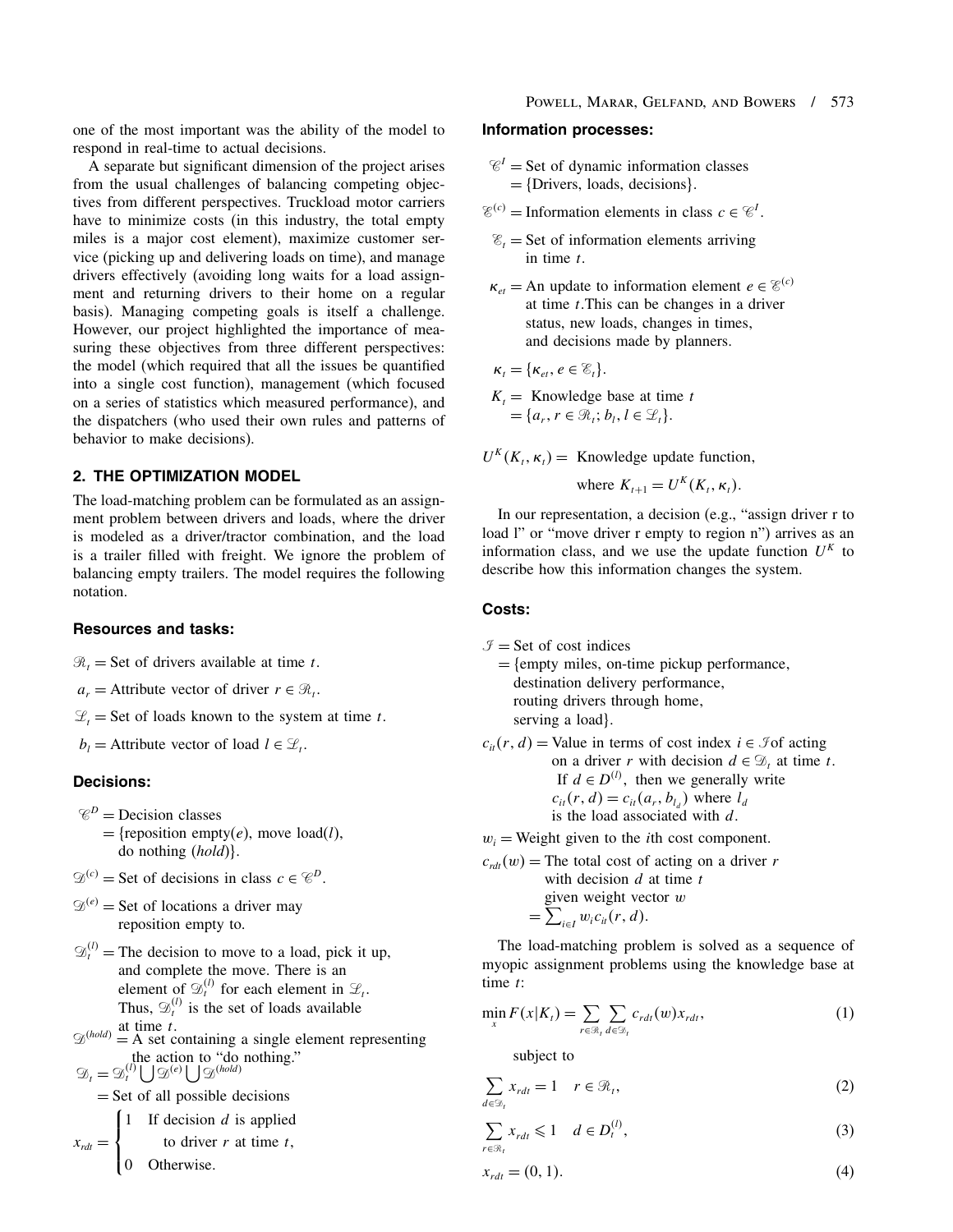#### 574 / Powell, Marar, Gelfand, and Bowers

System dynamics are handled using

$$
K_{t+1} = U^K(K_t, \kappa_t). \tag{5}
$$

Equation (5) compactly summarizes the evolution of information (or knowledge) for the system. We use this representation to capture updates to what we know about assignment costs, new loads, or changes in the attributes of a driver or load.

The optimization problem posed by our model is a simple assignment problem. Because it is formulated in terms of what we know about drivers, loads, and arrival times, it needs to be updated each time our information changes. Fortunately, the algorithms are quite fast, and optimality is assured as long as we remind ourselves that this is a myopic model (no forecasts of future customer demands are included). Note that it is possible in principle that we will be able to assign a driver to a sequence of two or more loads that are already known to the system. However, this segment of the trucking industry is characterized by relatively long loads, so a driver often does not complete a task for a day or more into the future. Because a lot can change before a driver completes a load, the standard practice is to assign a driver to a single load. Only after this assignment is made would we forecast the driver's arrival status in the future, and then make the driver available (in the model) for an assignment to another load (in the future).

On the surface, the benefits of a model such as this seem tremendous. To start, we are no longer constrained by the need to assign drivers to loads within a particular region; the model can easily consider loads that are outside of a driver's region. The model can also simultaneously consider a number of factors. We list four factors in our model, but a production system may consider more than a dozen. The cost function is extremely flexible, and the company may easily adjust the weights  $w_i$ , thereby controlling the importance of different objectives. The algorithm is fast and reliable.

Perhaps the most appealing dimension of the optimization model to senior management at a company is the ability to directly and uniformly adjust management goals. If driver turnover is a problem, a higher weight can be placed on getting drivers home. If customer service is not up to market standards, a higher weight can be allocated to on-time service. Without a model, management is forced to send out memos encouraging the planners to shift priorities, and then monitor individual performance. Of course, the real hope is that the company will simply achieve better service, getting drivers home more reliably, all with lower empty miles.

There is a cottage industry of software vendors who have attempted to market this technology. Dr. Richard Murphy was the first to formulate the load-matching problem as a network for one of the major truckload carriers, and he later started a company to sell this and other products. The Innovative Computing Corporation attempted to solve the same problem using artificial intelligence. Micromap<sup>®</sup> was a product that was first developed as part of a senior thesis at Princeton University (Cape 1987) and then sold through the Princeton Transportation Consulting Group (founded by Cape). A more thorough description of this model can be found in Powell (1991, 1996) and the references cited there. None of these early models captured more than a tiny fraction of this extremely large market, and while some companies continue to use the technology with apparent satisfaction, it was more often the case that companies were turning off or ignoring the system several years after implementation.

In 1995, Burlington Motor Carriers contracted with CASTLE Laboratory at Princeton University to implement a real-time optimization model for matching drivers and loads. Although a more advanced algorithm was used that allowed the model to assign a driver to a sequence of two or more loads (see Powell et al. 2000a), the modeling strategy was basically the same as that used in the earlier models. The goal of BMC was, of course, to obtain an advanced load-matching system. Our goal was to study the implementation process to see if we could identify the core causes of why these models were not being embraced on the dispatch floor. The research team represented a combination of skills: operations research (Powell), artificial intelligence (Gelfand), the vice president in charge of operations (Bowers), and the vice president in charge of information technology (Mr. Robert Lamere). The original optimization model was developed by Derek Gittoes, and the implementation at Burlington Motor Carriers was handled by Arun Marar.

## 3. MEASURING PERFORMANCE

The previous section follows the standard methodology for OR models by formulating an objective function. We have followed standard notational convention when we wrote our objective function (in Equation (1)) when we represented our objective function as  $F(x)$ . Over time, however, we have learned that there are three objective functions at work, which we conveniently refer to as  $F$ ,  $G$ , and  $H$ :

 $F$ —This is the objective function that the computer tries to minimize (or maximize). It usually represents a combination of real costs and a series of artificial bonuses and penalties that are used to guide the model to produce an "acceptable" solution.

G—These are the management goals. Virtually every organization is managed through a series of statistics expressed in the form of goals that can be represented as the family  $G = \{G_g\}_{g \in G}$ . It would seem natural to form a single goal function of the form  $G = \sum_{g \in G} w_g G_g$ , but it is our experience that companies do not do this; instead, they focus on the "goal du jour," emphasizing the goal that is most out of line with expectations.

H—This represents user happiness, or more precisely, the degree to which the users accept the recommendations of the model. At BMC, we had an explicit measure of user compliance.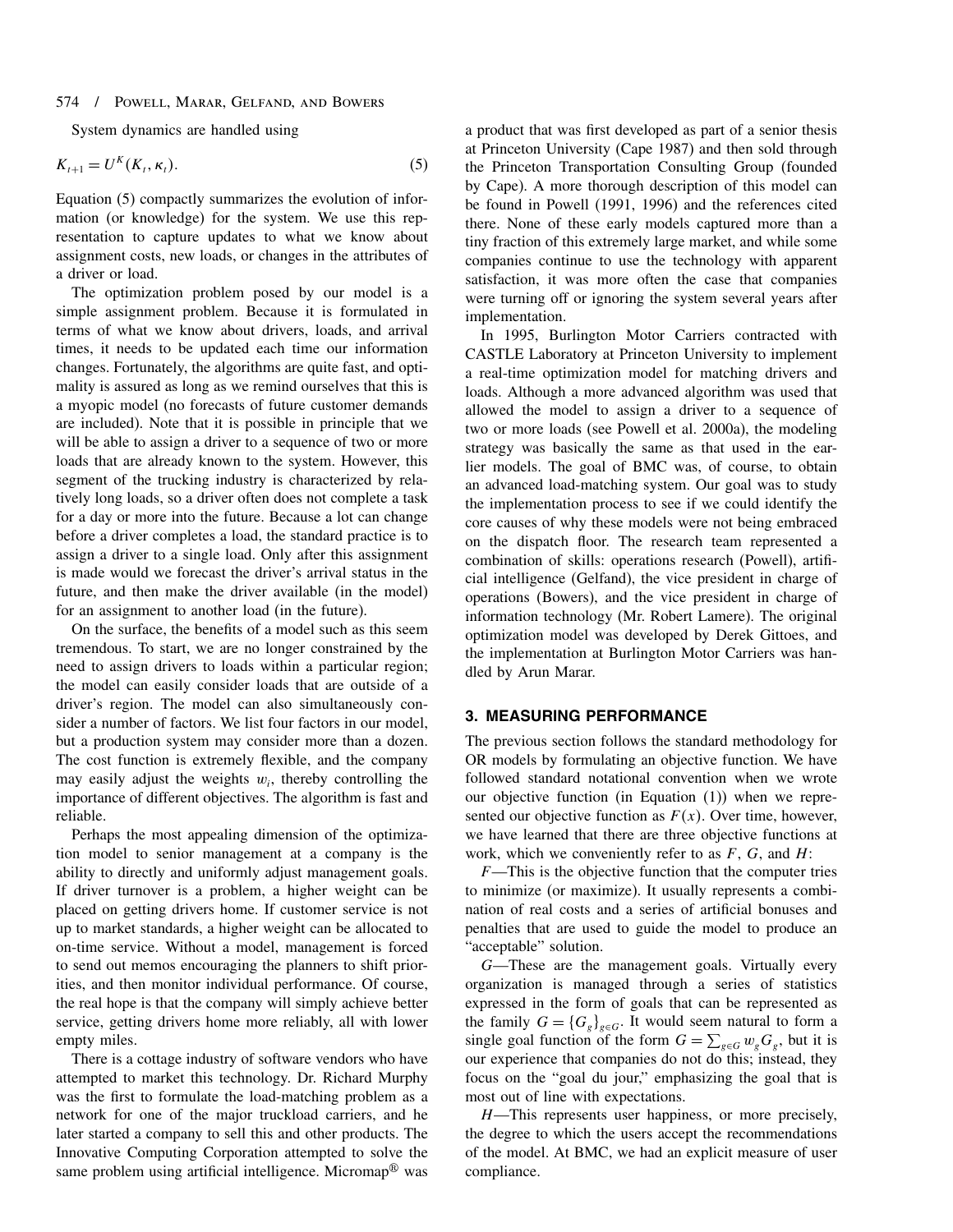Although we sometimes joke that  $H$  represents the width of the user's smile, it is actually a hard, quantifiable statistic that we watch closely. Specifically, let  $D<sup>a</sup>$  be a set of actual decisions made by users, and for a given decision  $d \in D^a$ (representing the assignment of a driver to a particular load), let  $r_d$  be the driver involved in the decision, let  $l_d$  be the load, and let  $t_d$  be the time the decision was made. At the time the decision was made, we can compute a reduced cost for the decision, given by

$$
\bar{c}_{r_d, d, t} = c_{r_d, d, t} + \pi_{l_d, t} - \pi_{r_d, t}
$$
\n(6)

where  $\pi_r$  and  $\pi_l$  are, respectively, the dual variables for driver  $r$  and load  $l$  (obtained directly from the optimization model). If the user accepts the top model recommendation, then we are assured that  $\bar{c}_{rdt} = 0$  (because of ties, this may also be true for decisions other than the top model recommendation). It has been our convention to assume that the user agrees with the model if he makes a choice where  $\bar{c}_{rdt} \leq 10$ . Our "happiness function" H, then, is the percentage of all dispatches where  $\bar{c}_{rdt} \leq 10$ .

The  $F/G/H$  trio of measures is critical and the measures need to work together. The behavior of the optimization model is controlled by the design of F. We impact the company only if  $H$  is high, and management evaluates our performance only in terms of G. A common mistake in modeling is when we try to design  $F$  to improve the  $G$  statistics at a time when the users, whether correctly or not, continue to pursue established patterns of behavior. For example, in trucking, it is very easy for a dispatcher to be overly responsive to a driver talking on the phone ("I really need to get home!") or a shipper on the phone ("I really need this load picked up, and now!") compared to the memo that your manager gave you on Monday emphasizing reductions in empty miles. Alternatively, a dispatcher may choose not to satisfy a short-term goal such as making a pickup time to satisfy the overall goal of that memo about empty miles. If the supervisor subsequently reprimands that particular dispatcher for a service failure, then he or she is likely to ignore the overall goal in favor of the short-term goal. This is an example of the principal-agent problem causing the agent, in this case the dispatcher, to become risk averse in certain decisions contrary to the overall goals of the principal, in this case the supervisor. These examples stress the need to review and set rewards based upon overall performance rather than specific individual events.

## 4. THE IMPLEMENTATION PROCESS

Because our software was derived from previous research, we were able to adapt the model to the new application fairly quickly. The company's in-house systems staff developed the communication between the Unix workstation that ran the model and the AS/400 that handled all the data processing. Updates to the AS/400 would be sent to the optimization model in a continuous stream. After each model cycle (typically a few seconds), the Unix workstation would then send back a set of recommended assignments. Recognizing the need for flexibility, the model would send back a ranked list (the rankings were based on dual variables) of loads for a particular driver, or drivers for a particular load. At that time, it would take anywhere from 30 seconds to as much as two minutes for a planner to see new recommendations that reflected new information.

## 4.1. Collecting Feedback

Once the system went into production, we put in place a weekly conference call to answer questions and discuss modeling issues. We quickly found, however, that very little was accomplished with these phone calls. Typically, one of the planners would give a situation and ask why the model made the recommendation that it did, and we would offer various theories as explanations. Because the situation would have occurred several days ago, we had no means of checking our theories. As a result, the model did not change, the data did not improve, and the user remained in the dark.

In response to this problem, we developed the ability where the user could request a data dump any time something came up that looked odd. We would then bring this data set up to Princeton and load it into a special diagnostic tool that we had developed (dubbed "Pilotmatch"). As a result of this tool, we were able to provide specific, informed explanations to questions that were raised. In some cases, this resulted in adjustments to the data feeds or changes in the model. Most of the time, however, we were simply explaining why the model made a recommendation. The only problem was that our explanation would come 24 hours after the decision was made.

After working with this process, it became clear that answers to queries had to be almost immediate, which meant that they had to be on site. We had been developing a diagnostic tool (called Pilotview) that we were able to install at the company. However, the tool was never really adopted, and we were not able to get a true on-site diagnostic process in place. Part of the problem was that the tools were relatively primitive, which meant that a floor dispatcher lacked the training to use it easily and effectively.

During the implementation process we made several trips to the carrier to sit with planners, watch them make decisions, and answer questions. It was sometimes amazing how little we would learn from these trips. Illustrating a human version of the Heisenberg uncertainty principle, observing the process of decision making also distorted the process itself. What people did as we leaned over their shoulders was not what they did after we left.

As an alternative, we began a process of collecting data in the background. Over a six-month period, we would collect (for most days) the initial snapshot of drivers and loads, and then every single transaction that came to the model. These transactions contained new loads, updates to the driver status, and the decisions actually made by the planner. Using these datasets, we were able to completely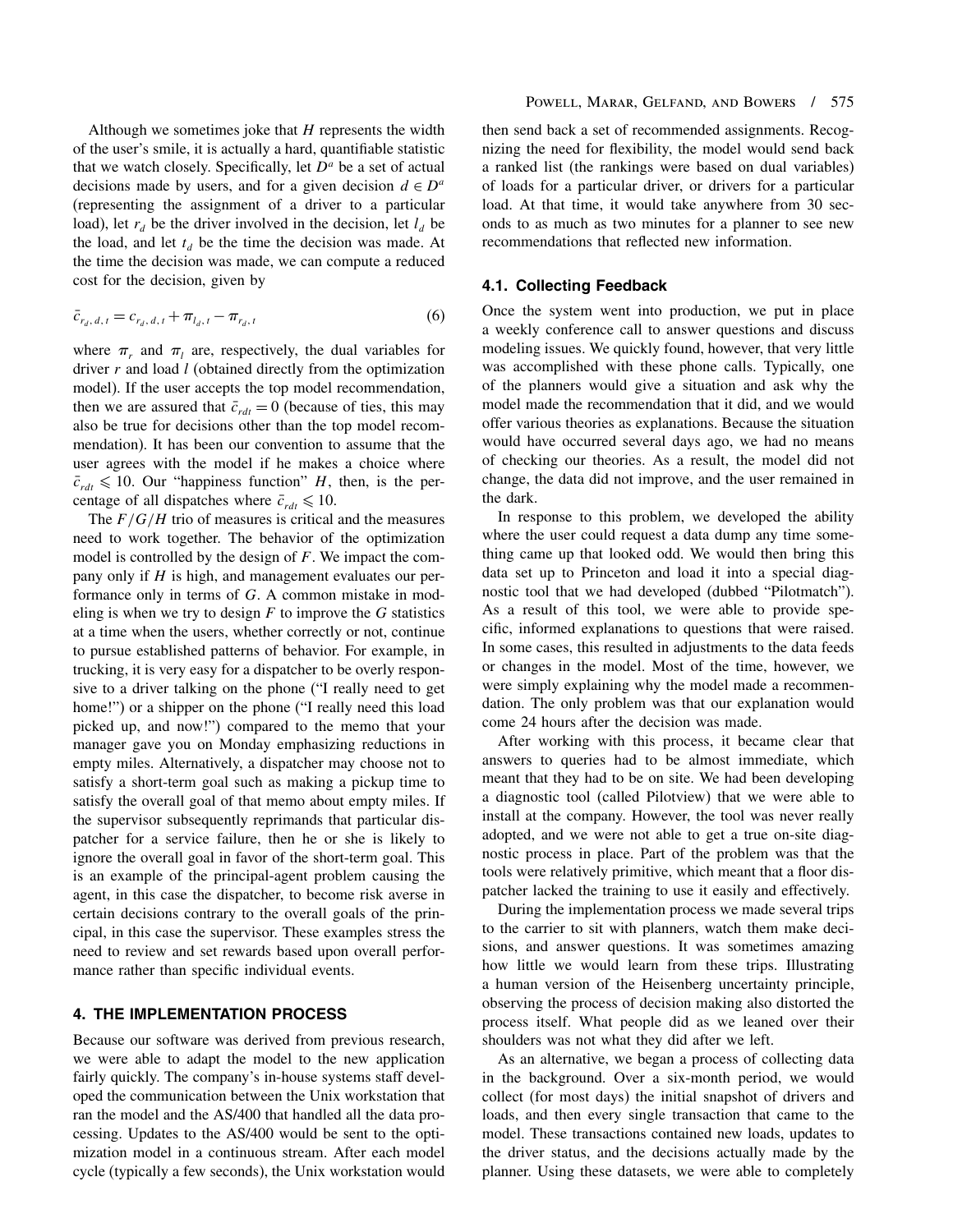resimulate an entire day of dispatching using different variations of the model. We could also stop the model at any point to examine a decision to analyze discrepancies. This special tool, which was dubbed the transactional data analyzer (TDA), proved to be an exceptionally valuable diagnostic device. Our most productive use of the tool was to adjust the weights on different objectives in an effort to increase the number of times the model would agree with the users. This proved to be far more effective than adjusting the weights and depending on oral feedback.

#### 4.2. The User Compliance Problem

User complaints about the model were, of course, a mixture of substantive objections combined with vague complaints that could easily be categorized as "but I just don't do it that way!" Of course, part of the goal of the model was to change exactly this behavior. As a result, management put in place a statistic that monitored individual user compliance, which were then tied to monthly bonuses.

With this management incentive, user compliance rose from below 50 percent to more than 70 percent over a fivemonth period, as illustrated in Figure 1. Notably, there was wide variation among individual users. When the company was scoring 70 percent, some users were using the model over 85 percent of the time, while others remained below 60 percent.

The issue of user noncompliance raised an interesting question concerning the algorithm. Simply put, if the users did not use all the suggestions of the model, then in what way was the optimal solution to our assignment problem actually optimal? This question spawned a research project described in Powell et al. (2000). This study assigned drivers based on the formula

$$
\max_{d} \{c_d + \alpha (\pi_{l_d} - \pi_{r_d})\},\tag{7}
$$

where d is a specific driver to load decision,  $r_d$  is the driver that would be assigned, and  $l_d$  is the load the decision would assign the driver to.  $\pi_r$  and  $\pi_l$  are the dual variables of driver r and load l, and  $\alpha$  is a "dual discount factor."

Figure 1. Evolution of user acceptance during initial implementation period.



If  $\alpha = 0$ , then we have the effect of greedily assigning a driver to the "best" load;  $\alpha = 1$  is (roughly) the same as doing exactly what the network model recommends, while  $0 < \alpha < 1$  represents a range of intermediate solutions. We then simulated each strategy for four weeks assuming different levels of user compliance. A compliance level of 1.0 meant the users picked the best recommendation of the model; lower levels meant that the user considered each recommendation in order, and picked it with fixed probability. The results, shown in Figure 2, indicate that the model can significantly outperform users if they do exactly what the model says (these results also assume that all the data in the computer is correct). When the user compliance drops below 70 percent (the range that we were working in), then the value of the network model (referred to misleadingly as the "globally optimal solution" by some software vendors) over a simple greedy solution drops sigmificantly. Interestingly, we found that using  $\alpha = 0.75$  in Equation (7), which means that we use a discounted version of the dual variables, performed noticeably better than both methods. This analysis provides an indication of why carriers who have about 70 percent user compliance (which is considered normal) do not notice dramatic benefits from the use of a model such as this.

One of the challenges we faced in tuning the model to improve user acceptance is that each user is different. The situation is not unlike the challenge of fitting a line through a set of points, where the line is the model and each point is a different person. Interestingly, as much as management wants to achieve high levels of model utilization, the same managers are typically unwilling to let us "customize" the model for each user. Also, most companies have been unwilling to bring anything other than modest pressure on users to adopt model recommendations over their own judgment.



Figure 2. The effect of user compliance on the performance of a dispatch system using global, local, and hybrid assignment strategies.

Note. The graph shows simulated profits as a function of user compliance (the probability of accepting a model recommendation).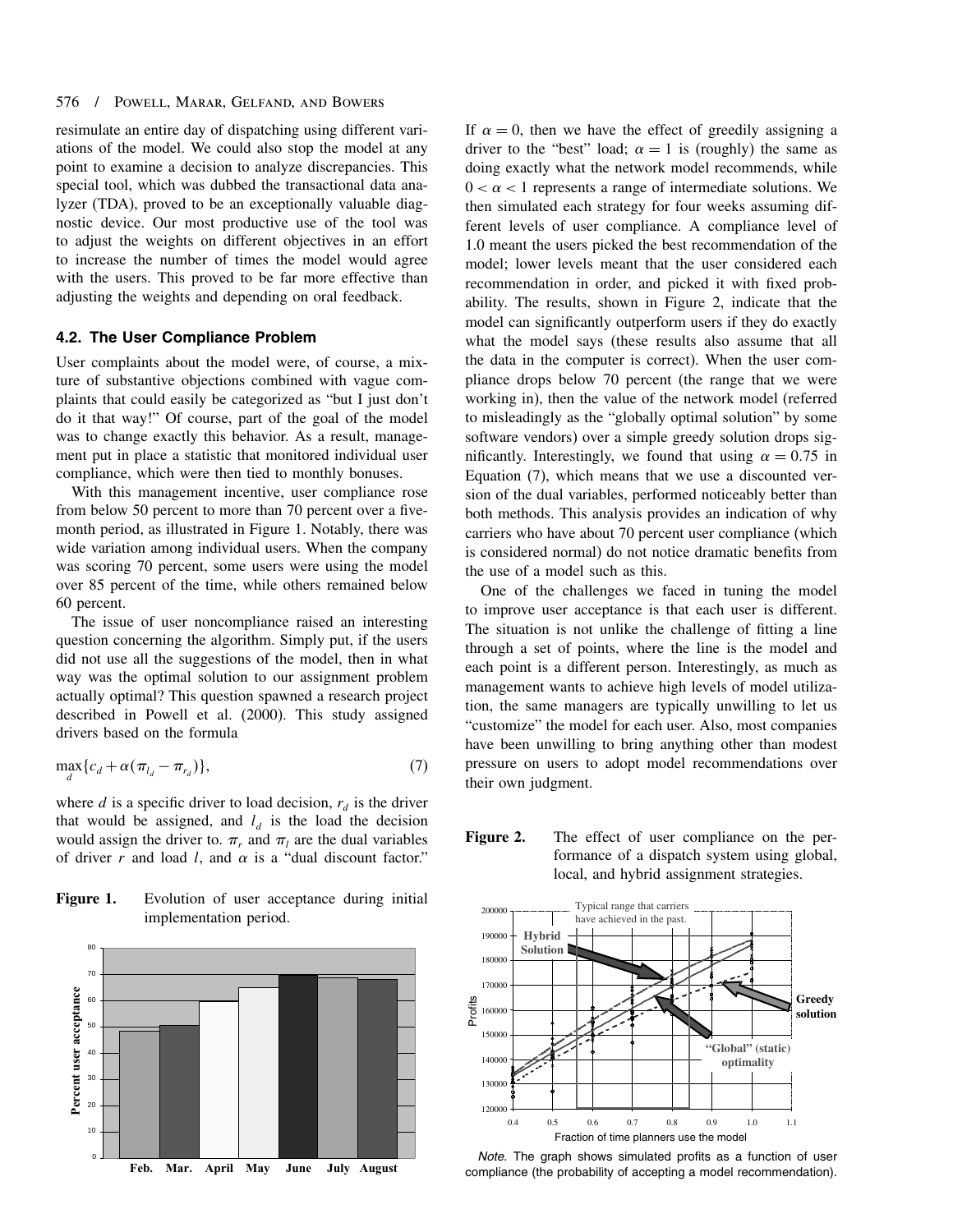#### 4.3. The Response Time Problem

Perhaps the most frustrating dimension of the project was the slow response as perceived by the user. The fact that the algorithm could update the model in a second was of little concern to users who had to wait a minute to see the effects of data entered in the system reflected by the model. The problem lay in the design of the flow of information between the host database and the model. Although this dimension was outside of the scope of the model development, it proved to be a critical dimension of the overall system.

The response time challenge arose from the need to respond to information as it came to the system. Frequently, a dispatcher would learn something new about the driver while the driver was on the phone (the driver wanted to go home, or would be arriving earlier than expected). The problem was that the dispatcher had to make a decision while the driver was on the phone. Of course, it was generally the case that at least one of the recommendations in the recommended list would be fine, but if not, then a decision would have to be made while the driver was on the phone. Even more problematic was when a shipper would call with a new load to be picked up the same day. Often, the planner wanted to assign a driver right away before even accepting the load. It was not unusual for us to see a driver assigned to a load that the model did not even know about when the decision was made.

#### 4.4. The Management Problem

Ultimately, there develops a tension between the users who have their own way of making decisions—and management, which is struggling to get the benefits of the model. In between is the model that is applying objectives designed by management but is then supposed to be something the users agree with. In theory, the original motivation behind the project was the consensus among management that the planners were not making the right decisions. This raises a classic catch-22 situation: The model is successful if the users agree with the model, but the users often do not follow the model; and if the model did exactly what the users wanted to do, then the model would not be producing any changes.

In an earlier project at a different company, a vice president of operations noted, "Sometimes when you can't change the people, you have to change the people." In practice, this is quite hard to do. No model is perfect (and this model, based on concepts from the early 1990s, had several major limitations), which makes it difficult to fire people for not following a model, even if it would, on average, outperform the human. In the choice between who are you going to fire, the model or the human, the model usually loses.

#### 5. MEASURING PERFORMANCE

With any optimization model, the question always arises: What was the impact? A partial answer to this question

lies in the calculation of empty miles, a closely watched statistic in the trucking industry. During the period that the company emphasized model utilization, we received reports that indicated that empty miles had dropped between 5 percent and 10 percent. In a commodity business with tight profit margins, this translates to significant savings, adding as much as a point to the company's operating ratio.

The question we were most frequently asked was, How well would we have done if we had just followed the model? The problem with this question is that it ignores the fact that once we make a decision that is different from what was made in the real world, we start going down a path with different outcomes and options. It is possible to compare an actual decision to a simulated decision at a point in time, but then carrying the effects of those decisions forward in time creates a problem.

As an alternative, we used our transactional data analyzer to compare each actual decision to what the model would have done at the same point in time. The TDA system allowed us to completely resimulate an entire day's dispatching, comparing each decision, transaction by transaction, to what the model would have done with the same information. To ensure the fairest possible comparison, we collected three sets of statistics for each load in the system. Thus, for a given load we would compute the empty miles (for the driver who was assigned to the load, and the driver the model would have assigned to the same load), whether the load was being picked up on time, and whether the load was able to route the driver to his home.

The results of these comparisons are shown in Figures 3, 4, and 5, which show, respectively, the improvement in empty miles, on-time service, and routing drivers through home. Each bar reflects average performance over a single day, usually consisting of several hundred dispatches. It was not unusual for the actual dispatch to be better than the model recommendation on one or two dimensions (or even all of them for a single dispatch), but rarely did the actual decisions outperform the model recommendations in any one dimension when averaged over all the loads for a given day.

The experiments indicate that had the dispatchers followed the model, the empty miles would have been reduced between 5 percent and 10 percent, on-time service would have improved between 1 percent and 3 percent, and routing drivers through home would have improved between 1 percent and 4 percent.

These comparisons represent, we believe, the most careful, rigorous evaluation of the differences between what a model would have done versus what actually happened.

Given that it is impossible to run two identical trucking companies side by side, and given the inherent errors in comparing performance of a company over two nonoverlapping periods of time (for example, before and after the model implementation), our analysis is the most controlled study that we can envision for evaluating the potential impact of a model for real-time planning.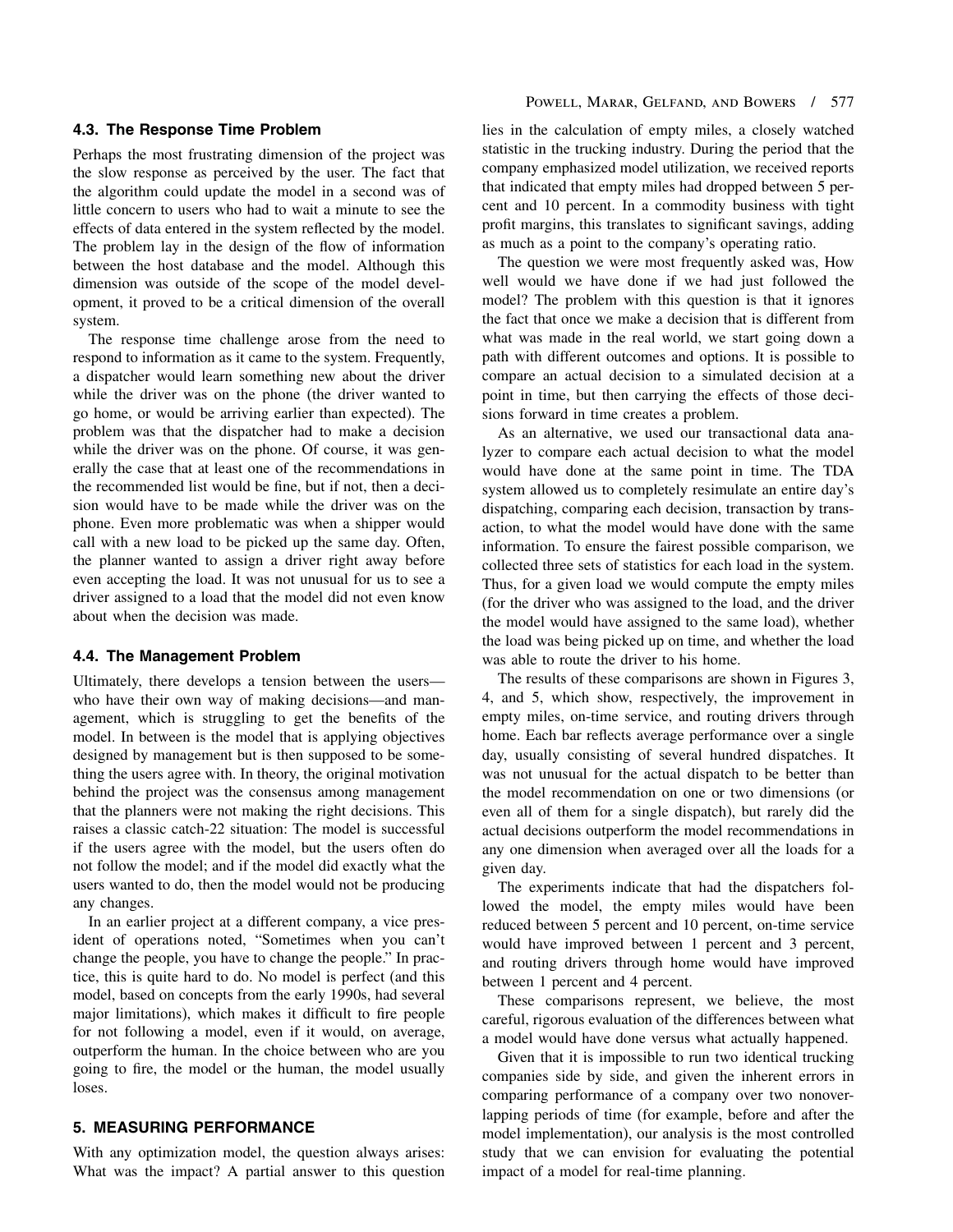#### 578 / Powell, Marar, Gelfand, and Bowers





# 6. IF IT'S SO GOOD, WHY DON'T THEY USE IT?

At this point, we can legitimately ask: So why doesn't the carrier simply follow the model? The reasons are somewhat subtle and offer insights that, we believe, are likely to arise in the context of many uses of optimization models in a real-time setting.

#### 6.1. It's the Data, Stupid!

Models for load matching would work best if we knew everything we needed about the driver, we employed dispatchers who followed instructions perfectly, and used drivers who did exactly what they were told (and arrived on time) and shippers who would tell the carrier all of their

Figure 4. Improvement in on-time performance for each day.

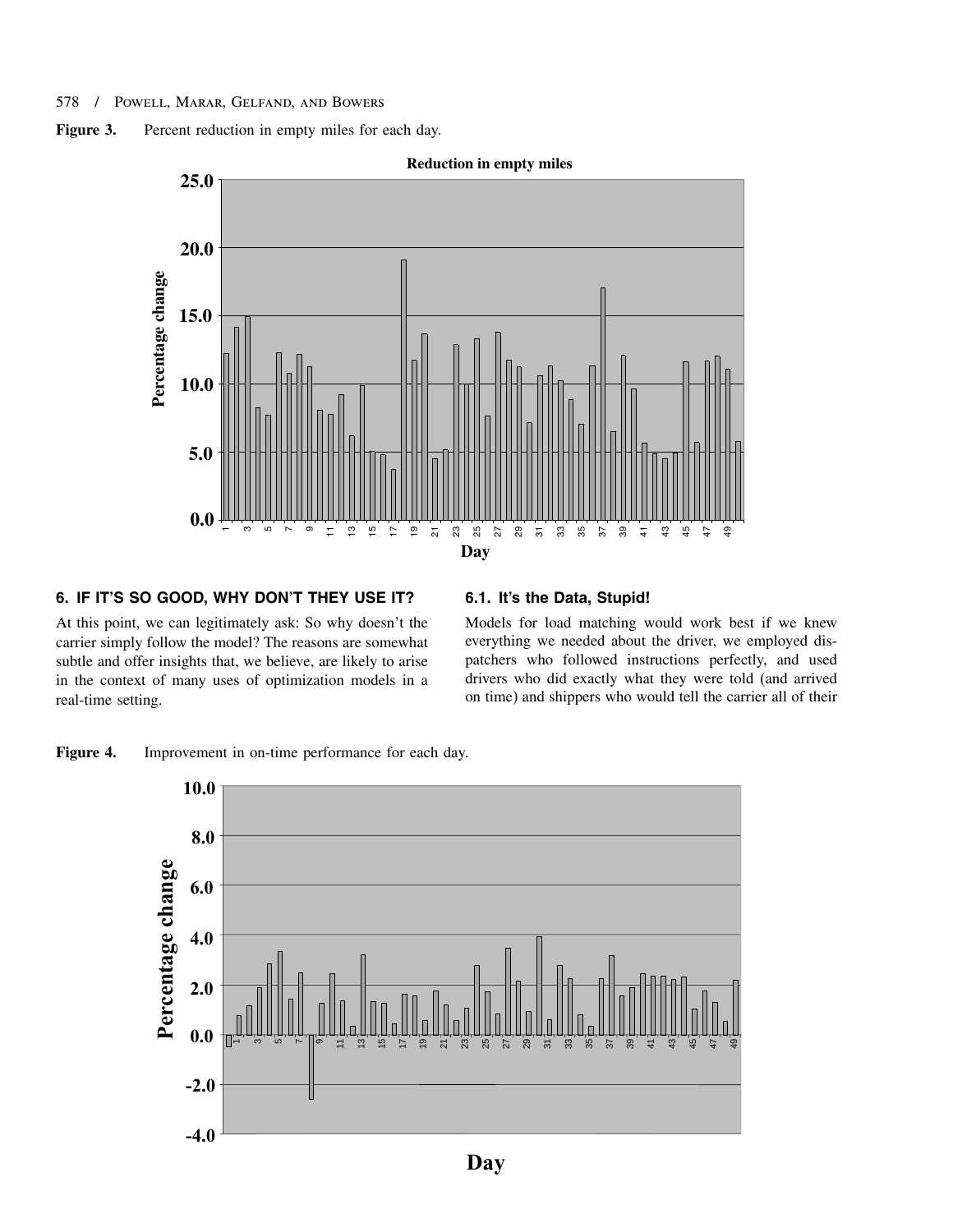

Figure 5. Improvement in routing drivers through their home.

requests several days in advance. The problem with optimization models is that they can be very good at giving you the right answer if you can just give them all the right data. If you sit and watch a dispatcher at work, you quickly realize that they are spending *most* of their time collecting and verifying data. The thinking (which is admittedly imperfect) does not take much time. The situation is reminiscent of the old joke about the engineer, the scientist, and the economist lost at sea with a can of food without a can opener. After the engineer and the scientist offer technical solutions, the economist (famous for developing models with strong assumptions) grabs the can and remarks: "Let's assume we have a can opener!" In our version of this joke, the operations researcher is arriving to a complex problem that is awash in bad data, and then solves the problem by assuming that the data are correct.

The biggest problem facing the use of an optimization model in this setting is that not only are the data in the computer imperfect, they are incomplete. A shipper, for example, may ask that a load be picked up in the morning before noon, when his dock is not as busy. The computer system has no way of recording a soft request such as this, so the load is entered as being required to be picked up in the morning. The computer model now treats an afternoon pickup as a service failure, when in fact all the shipper was trying to do was express a preference. Because senior management has insisted on a high penalty for service failures, the model now recommends that a driver run empty overnight 100 miles to pick up this load in the morning, whereas a sensible planner would take the driver coming inbound to this location arriving the next day (but not until

the afternoon, which would produce an apparent service failure).

Computers are not the only ones suffering from data problems. The planners themselves struggle with what is going on inside the driver's head. The planner would like to assign the driver to a load going to Minnesota. The driver wants to go to New Orleans, where it is warm. After moving the load to Minnesota, the driver returns home and quits (costing the company several thousand dollars in recruiting and training expenses). The problem is sufficiently serious that at least one motor carrier has started allowing the drivers to pick their own loads.

The challenge is: Who should make a decision? The planner has information the computer does not (and the driver has information the planner does not). On the other hand, the computer is able to bring a global perspective to the problem that the planner is unable to do. The planner can bring a regional perspective to the problem that the driver is unable to do. Is it better to have good local information or good global information? When we consider the value of using an optimization model part of the time (Figure 2), we see that the value of the global perspective of the model is not that high. However, the balance between the value of local information versus global perspective, we believe, will remain an open question for some time.

## 6.2. Mixed Mode Reasoning

Humans have a particular strategy for solving problems. Stated simply, they start by identifying and prioritizing goals, and then apply strategies for achieving these goals. The identification of strategies for solving a problem is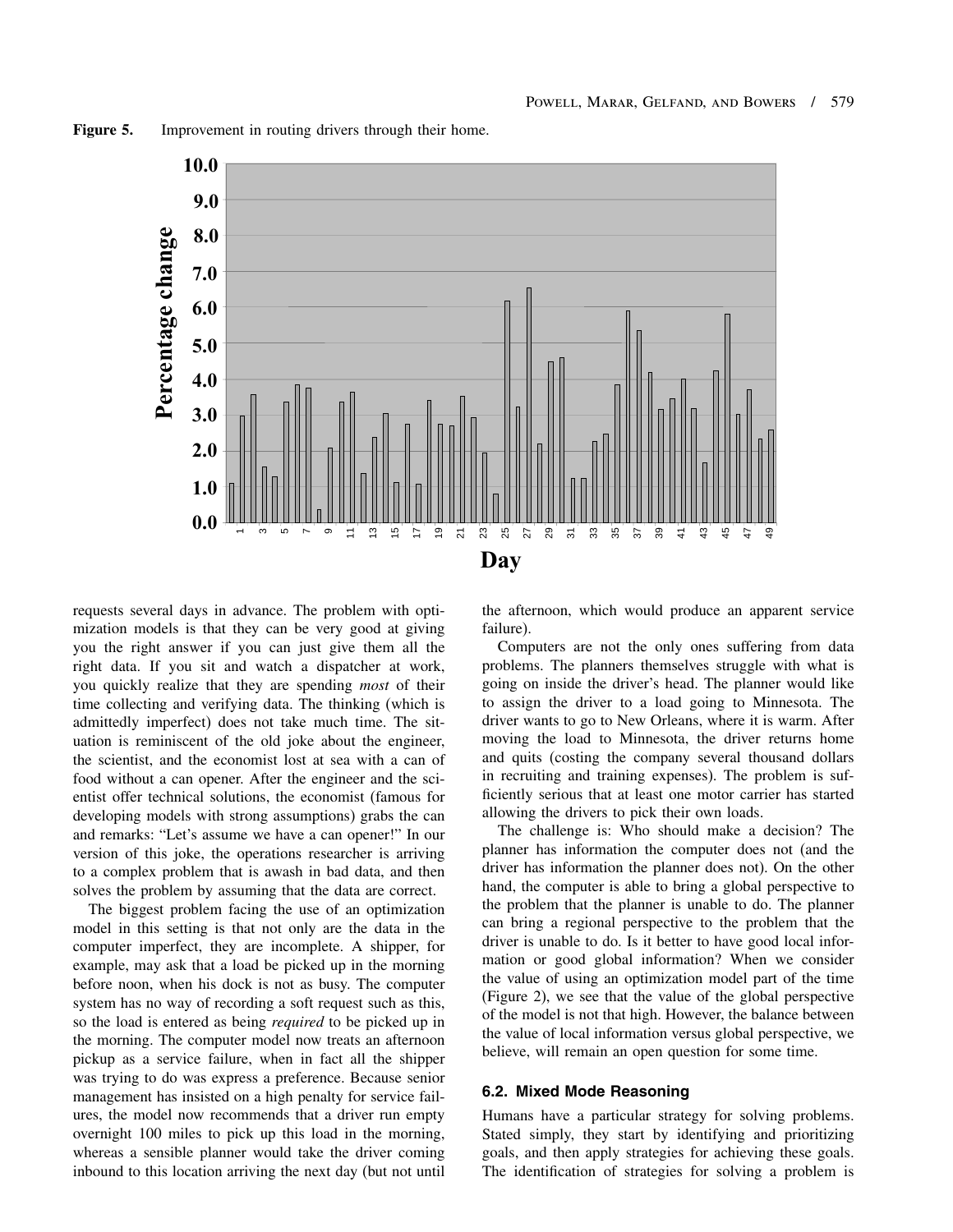#### 580 / Powell, Marar, Gelfand, and Bowers

a form of pattern recognition; identifying the state of the system, and then choosing actions that the planner has learned work well to solve the problem (Klein and Calderwood 1991). In the load-matching problem, this may be nothing more than finding the most important load to be moved, and then finding the best driver for that load. However, other situations are more complicated. A driver needs to get home, and there are no loads close by to get him home. The planner has learned to look for opportunities to move a driver part of the way, and then switch loads with another driver. The strategy is triggered by a particular state (a driver needs to get home, and there is no convenient load to get him home) and the identification of a particular action (swapping loads with another driver).

Computer models use a completely different strategy for solving problems, known in the cognitive science community as a different mode of reasoning (Gelfand et al. 1998). Optimization models require that we formulate a cost function that serves as an index for comparing decisions. The mathematics of optimization algorithms then brings to each decision a very high information content (typically through dual variables), which can be a problem when the data are not reliable. The difficulty is that it is not immediately apparent which data are impacting a decision, so the planner does not know which information has to be verified to be sure that the decision is the right one. We refer to this issue as diagnosability, and call models diagnosable when we can trace the output of the model to the input. As a rule, optimization models are not diagnosable.

The challenge of calibrating a model is that we are often faced with the problem of trying to find the right set of weights  $w_i$  to produce the answer we want and expect. Our answer, however, is derived through state/action reasoning, while the model's decision is based on cost minimization. Changing the behavior of the model requires modifying costs, a process that is generally foreign to most planners.

The issue of diagnosability, combined with the challenge of working with artificial costs, means that it can be quite difficult to determine how to get an optimization model to adopt a particular behavior ("when in this state, we like it when the model does that"). However, the challenge is not insurmountable. Management routinely sets goals and then asks people in operations to meet those goals. Dispatchers have to make trade-offs in the process of making individual decisions that imply a weight. Should he move the driver 20 extra miles to get him home? How he answers this question provides an indication of his implicit weight on moving empty.

#### 6.3. Knowing When to Trust the Model

A properly designed and implemented optimization model is going to give sensible results most of the time, even in the presence of the usual stream of data errors. Many decisions are going to be fairly obvious, meaning that human and computer will agree in these instances. The problem is when the "higher reasoning" of the computer produces decisions that disagree with the pattern-based reasoning of the human. Now the human has a dilemma. Is the discrepancy a result of "higher reasoning" or a simple data error? The culture of optimal models has been to focus on solution quality at the expense of diagnosability. As a result, if we do not agree with the recommendation being made by a model, it is very difficult (often impossible under the time constraints of real-world operations) to find out why the recommendation is being made. The outcome is not hard to predict—the dispatcher will typically go with his own intuition.

## 7. EPILOGUE

The primary conclusion of this project is that the optimization model, which was still running three years after the initial development was completed, struggled from a lack of information. Despite the real-time access to the host computer that held all the information in the database, there was a lot of information not only in the head of the dispatcher but also in the head of the driver (who might elect to refuse an assignment for completely unknown reasons). Also, we would have to fight established patterns of behavior in the planners (another form of information we had not captured), and while some may argue that these patterns encapsulate bad practices, it is certainly not the case that all, or even most, of these practices were in fact "bad." Without question, however, the most frustrating lack of information arose from nothing more than poor communications performance between the host database and the workstation holding the computer; comparing actual decisions to those generated by the model, it was frustrating when we would receive a message assigning a driver to a load that had not even been passed to the model.

Despite these challenges, careful simulations of actual dispatch decisions and comparisons against model recommendations at the same point in time demonstrated that the model would have produced better operating statistics along several key dimensions measured by management. It is a common question to ask: How much better would the company have operated if they had just followed the model? We claim that our analysis of actual decisions is the closest that anyone can come to answering this question, and the analysis suggests that following the model would produce significant benefits. While overcoming these hurdles requires solving some of the standard problems of user acceptance, it also requires a deeper understanding of the reasons why users do not follow the model. These include:

(1) Humans have to respond to information they have that is not available to the computer and that is unlikely to become available as a result of the sheer cost of getting information into the computer. Instead, computers need to be able to respond to actual user decisions very quickly.

(2) Dispatchers make decisions using certain modes of reasoning that are different from those used by a computer. The logic of "how" the computer arrived at an answer differs from how a dispatcher would handle a problem (which